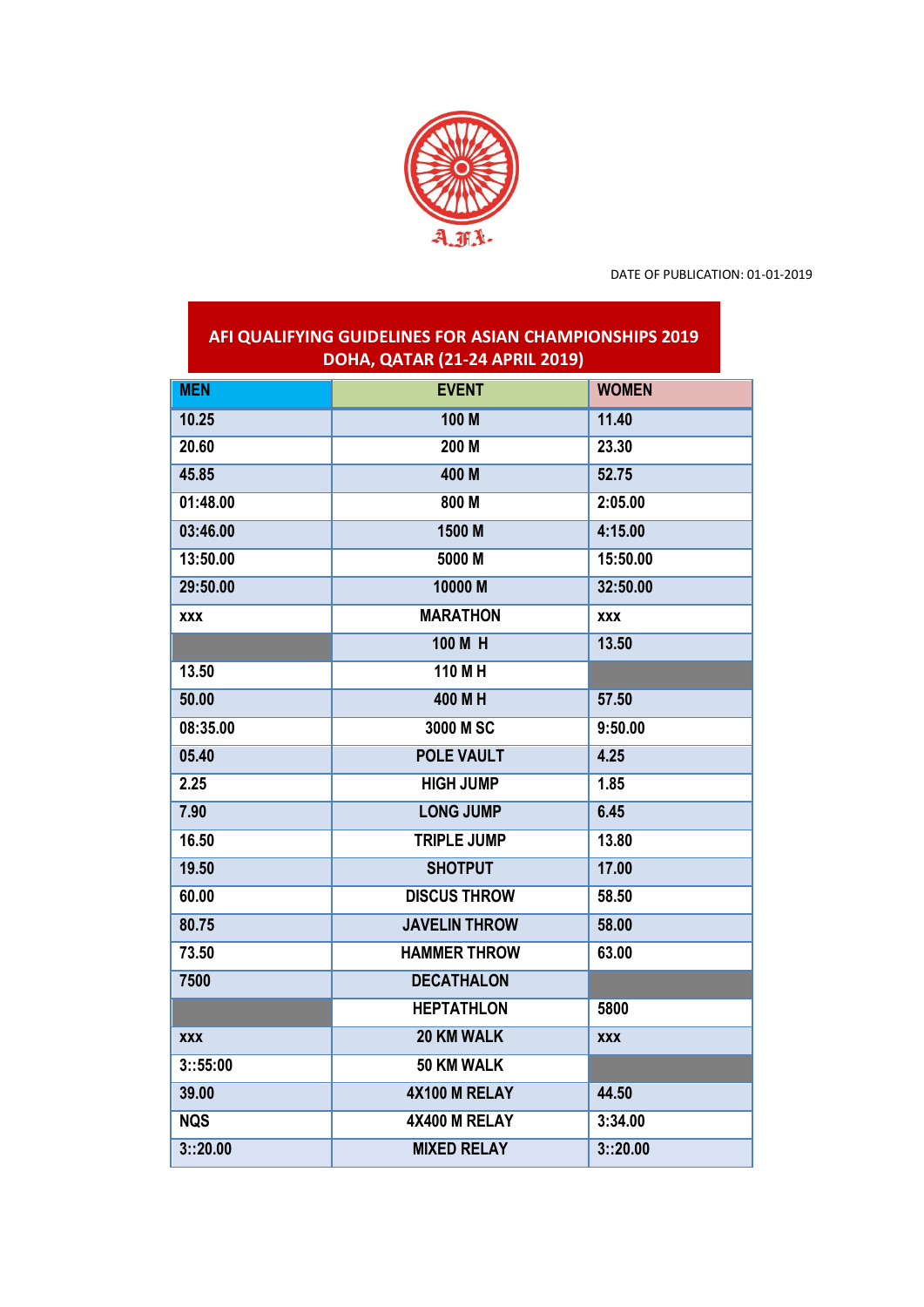## **AFI QUALIFICATION GUIDELINES FOR SELECTION OF INDIAN TEAMS**

## **(DATE OF PUBLICATION: 01-01-2019)**

Athletics Federation of India (AFI) is the apex body for controlling, promoting and managing sport of Athletics in India and is affiliated to the IAAF, AAA, MYAS and Indian Olympic Association. As declared in Memorandum of Association of AFI in its Constitution, AFI is responsible to select and control the Indian Athletics Contingent for the Olympics, Asian Games, Common Wealth & SAF Games and various other International competitions under the patronage of IOA, IAAF and other federations/associations.

## **RULES & REGULATIONS FOR SELECTION FOR ASIAN ATHLETICS CHAMPIONSHIPS-2019 DOHA (21-24 APRIL), QATAR-**

- 1) 23<sup>rd</sup> Federation Cup National Senior Athletics Championships (Federation Cup 2019) to be held from 15-18 March 2019 in Patiala will be the final selection trials for the 23<sup>rd</sup> Asian Athletics Championships to be held from 21-24 April 2019 in Doha.
- 2) It is mandatory for ALL the athletes to participate and achieve Qualification Standards set by AFI in Federation Cup 2019 **to be considered** for selection in Indian team for Asian Athletics Championships 2019.
- 3) Due to specified reasons, AFI may exempt selected ELITE athletes from participation in Federation Cup 2019 based on advice of AFI Experts/Coaches/Selection Committee. Such athletes will be eligible for selection in the Indian team subject to final decision of AFI Selection Committee.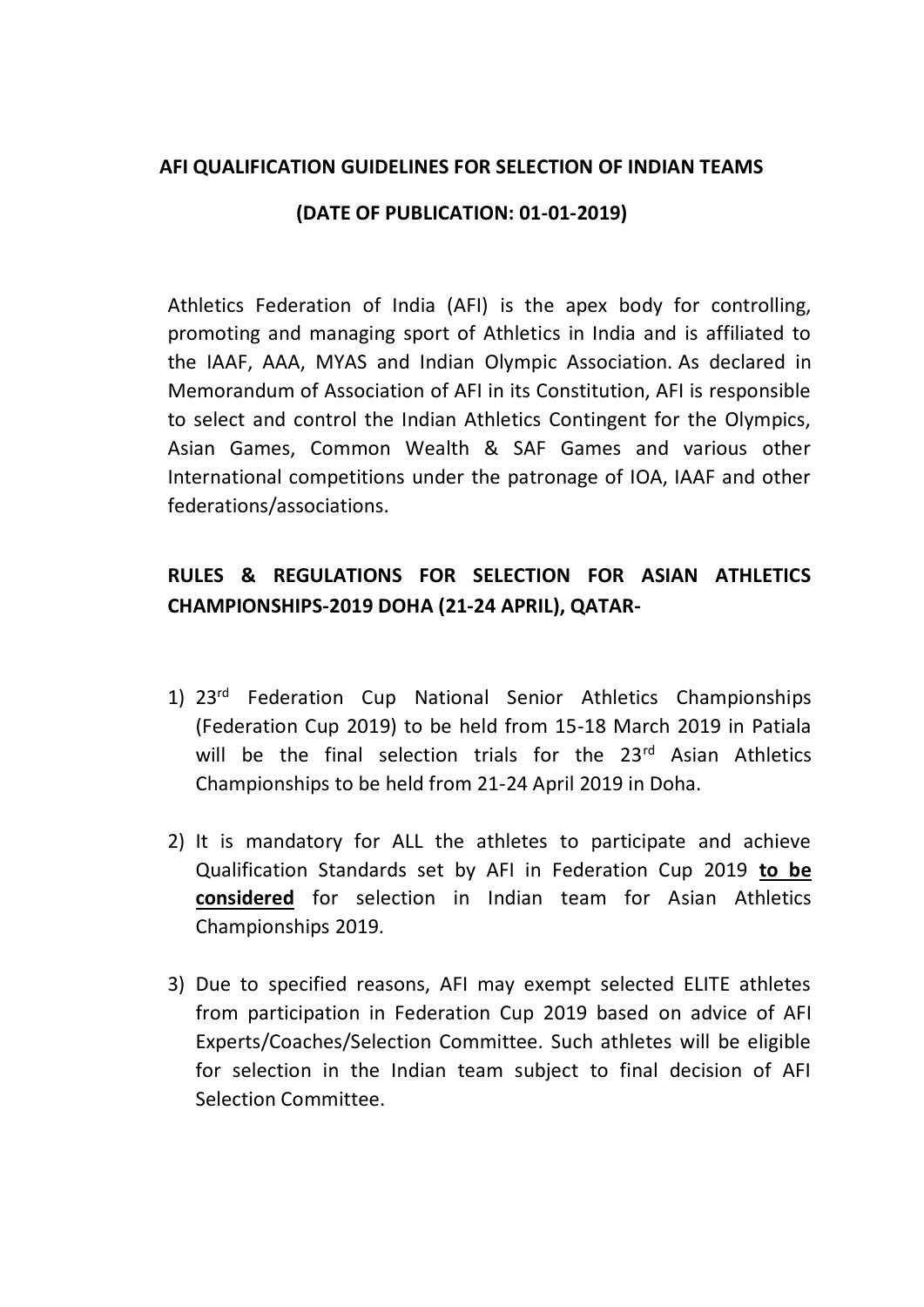- 4) It is the sole responsibility of Athletes/Coaches who are not part of the National Camps to declare their whereabouts and place of training/coaching and contact AFI (through AFI office, National Chief Coach, Deputy Chief Coach) well in advance and submit their documents required for Accreditation. AFI will not be responsible for negligence of Athletes/Coaches in case documents required for Accreditation are not submitted before the deadline. An athlete may not be able to travel to Doha for AAC 2019 with Indian team even after achieving Qualification Standards and selected by Selection Committee if he/she is not accredited by AAC 2019 Organising Committee. Last date for sending such details to AFI is 28<sup>th</sup> February 2019.
- 5) ONLY one athlete per event attaining Qualifying Standards set by AFI will be selected in the team. However, in case more than one athlete attains the qualifying standards set by AFI, it is the sole prerogative of selection committee to include or reject the entry of second athlete. If deemed tactically or technically necessary or in cases where chances/probability of winning more than one medal in the same event, more than one athlete attaining Qualifying Standard may be selected in the team. The decision of Selection Committee will be final in such cases.
- 6) If none of the athletes achieve the Qualification Standard in a particular event as mentioned in the Qualifying Guidelines chart attached, the Selection Committee may select the best athlete if there are chances/probability of winning a medal in that particular event.
- 7) Athletes who are not a part of the National Coaching Camps and are training elsewhere, their final selection in the team will be subject to their repeat performance in the confirmatory trials to be held at a later date. Confirmatory trials for such athletes will be held on 13<sup>th</sup> April 2019 at the venue of their coaching camp. The trials will be conducted by AFI.